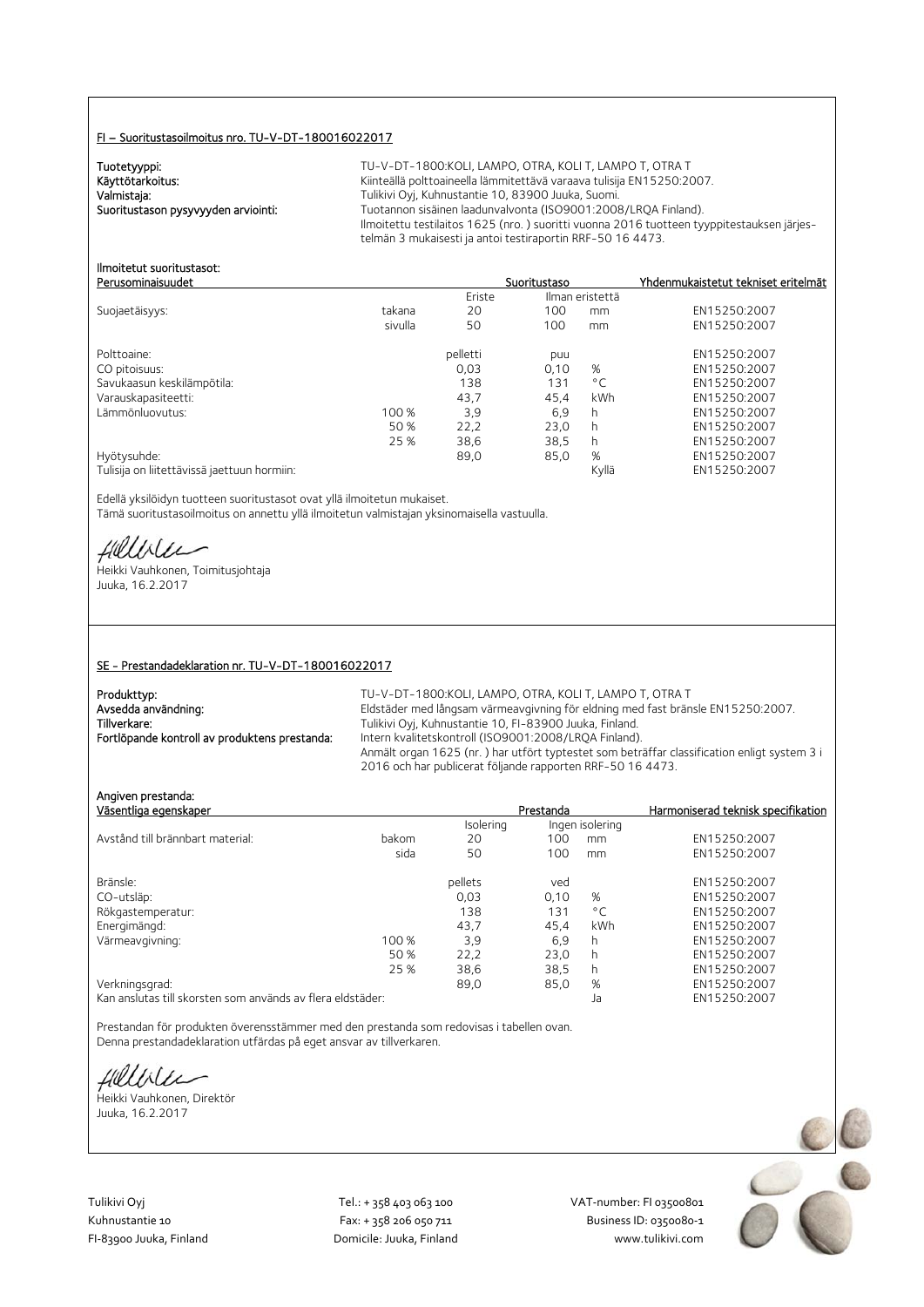#### EN - Declaration of Performance nr. TU-V-DT-180016022017

| Product type:                             |  |
|-------------------------------------------|--|
| Intended use:                             |  |
| Manufacturer:                             |  |
| Verification of constancy of performance: |  |
|                                           |  |

TU-V-DT-1800:KOLI, LAMPO, OTRA, KOLI T, LAMPO T, OTRA T Slow heat release appliance fired by solid fuel EN15250:2007. Tulikivi Oyj, Kuhnustantie 10, FI-83900 Juuka, Finland. Internal quality control (ISO9001:2008/LRQA Finland). The notified laboratory 1625 (nr. ) performed the determination of the product type on the basis of type testing under system 3 in the year 2016 and issued test report RRF-50 16 4473.

Essential Characteristics Performance Harmonized technical specification

# Declared performance:<br>Essential Characteristics

|                                    |       |            |          |                    | -----------  |
|------------------------------------|-------|------------|----------|--------------------|--------------|
|                                    |       | Insulation |          | Without insulation |              |
| Distance to combustible materials: | rear  | 20         | 100      | mm                 | EN15250:2007 |
|                                    | sides | 50         | 100      | mm                 | EN15250:2007 |
| Fuel types:                        |       | pellets    | firewood |                    | EN15250:2007 |
| CO emissions:                      |       | 0.03       | 0.10     | %                  | EN15250:2007 |
| Max. flue gas temperature:         |       | 138        | 131      | $^{\circ}$ C       | EN15250:2007 |
| Thermal storage capacity:          |       | 43.7       | 45.4     | kWh                | EN15250:2007 |
| Heat output:                       | 100 % | 3,9        | 6,9      | h                  | EN15250:2007 |
|                                    | 50 %  | 22,2       | 23.0     | h                  | EN15250:2007 |
|                                    | 25 %  | 38,6       | 38,5     | h                  | EN15250:2007 |
| Energy efficiency:                 |       | 89.0       | 85,0     | %                  | EN15250:2007 |
|                                    |       |            |          |                    |              |

Connection of multiple fireplaces on shared flue pipe possible: Yes EN15250:2007

The performance of the product is in conformity with the above declared performance. This declaration of performance is issued under the sole responsibility of the manufacturer.

Hillvier

Heikki Vauhkonen, Managing Director Juuka, 16.2.2017

#### DE – Leistungserklärung Nr. TU-V-DT-180016022017

| Produkttyp:                             |
|-----------------------------------------|
| Vorgesehener Verwendungszweck:          |
| Hersteller:                             |
| Überprüfung der Leistungsbeständigkeit: |
|                                         |

TU-V-DT-1800:KOLI, LAMPO, OTRA, KOLI T, LAMPO T, OTRA T Speicherfeuerstätte für feste Brennstoffe EN15250:2007. Tulikivi Oyj, Kuhnustantie 10, FI-83900 Juuka, Finnland. Interne Qualitätskontrolle (ISO9001:2008/LRQA Finnland). Die notifizierte Stelle 1625 (Nr. ) hat die Typprüfung nach dem System 3 im Jahr 2016 durchgeführt und folgenden Testreport ausgestellt: RRF-50 16 4473.

# Erklärte Leistung:

| Erklärte Leistung:<br>Wesentliche Merkmale                 | Leistuna  |                  | Harmonisierte technische Spezifikation |
|------------------------------------------------------------|-----------|------------------|----------------------------------------|
| Isolierung                                                 |           | Keine Isolierung |                                        |
| Abstand zu brennbaren Bauteilen:<br>hinten<br>20           | 100       | mm               | EN15250:2007                           |
| seitlich<br>50                                             | 100       | mm               | EN15250:2007                           |
| Brennstoff:<br>Pellets                                     | Brennholz |                  | EN15250:2007                           |
| CO Emissionen:<br>0.03                                     | 0.10      | %                | EN15250:2007                           |
| 138<br>Abgastemperatur:                                    | 131       | $^{\circ}$ C     | EN15250:2007                           |
| Gespeicherte Energie:<br>43,7                              | 45.4      | kWh              | EN15250:2007                           |
| Wärmeabgabe:<br>3.9<br>100 %                               | 6.9       | h.               | EN15250:2007                           |
| 22,2<br>50 %                                               | 23,0      | h.               | EN15250:2007                           |
| 25 %<br>38,6                                               | 38,5      | h.               | EN15250:2007                           |
| Wirkungsgrad:<br>89,0                                      | 85,0      | %                | EN15250:2007                           |
| Für Mehrfachbelegung auf gemeinsamen Schornstein geeignet: |           | Ja               | EN15250:2007                           |

Die Leistung des Produkts entspricht der oben erklärten Leistung. Verantwortlich für die Erstellung dieser Leistungserklärung ist allein der Hersteller.

Hillbler

Heikki Vauhkonen, Geschäftsleiter Juuka, 16.2.2017

Tulikivi Oyj Tel.: + 358 403 063 100 VAT‐number: FI 03500801

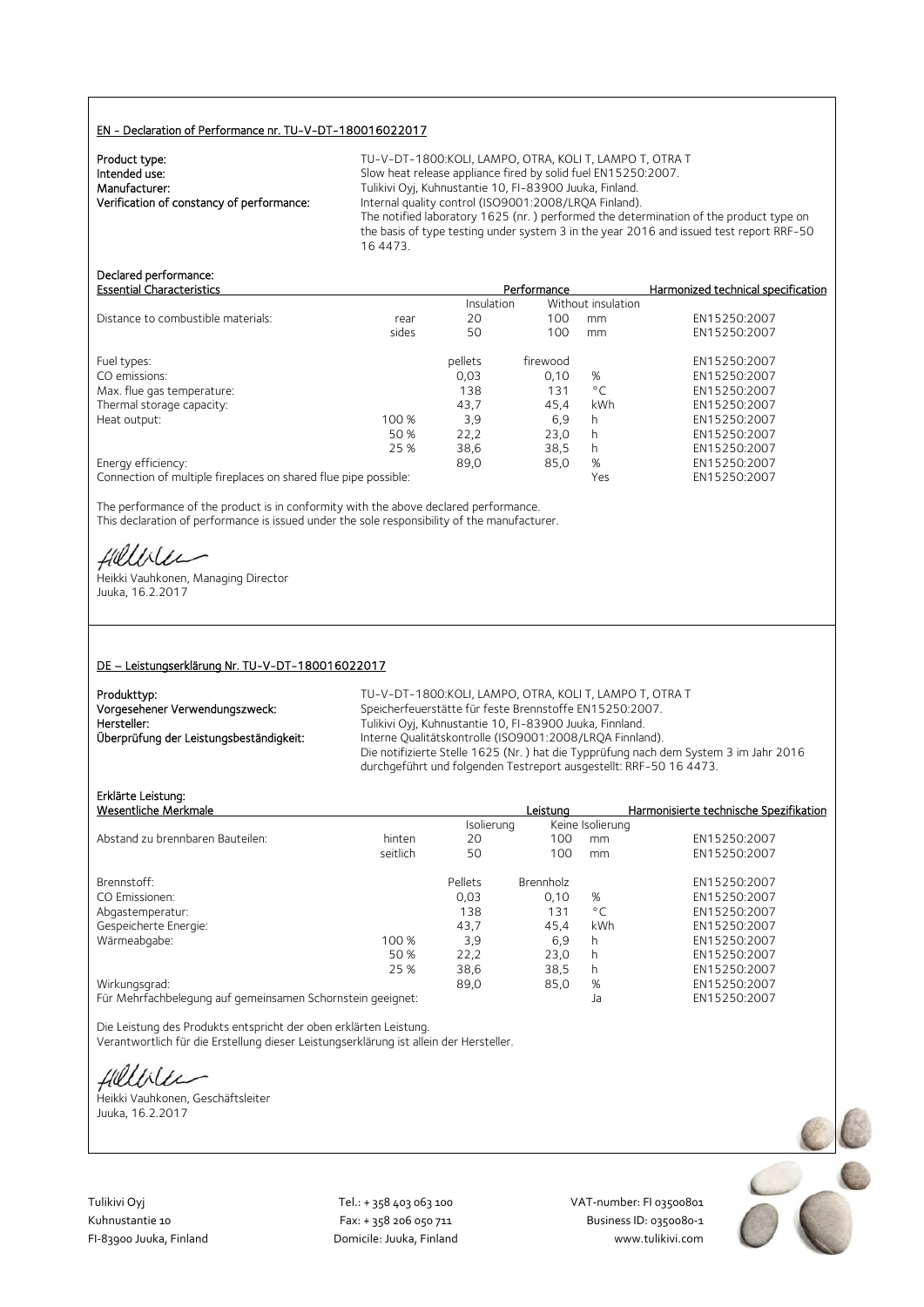# FR - Déclaration des performances no. TU-V-DT-180016022017

| Type de produit:                             | TU-V-DT-1800:KOLI. LAMPO. OTRA. KOLI T. LAMPO T. OTRA T                                       |
|----------------------------------------------|-----------------------------------------------------------------------------------------------|
| Usage prévu:                                 | Poêle-cheminée à accumulation de chaleur faisant appel à un combustible EN15250:2007.         |
| Fabricant:                                   | Tulikivi Oyj, Kuhnustantie 10, FI-83900 Juuka, Finlande.                                      |
| Evaluation de la stabilité des performances: | Contrôle de qualité interne (ISO9001:2008/LROA Finlande).                                     |
|                                              | Le laboratoire d'essais notifié 1625 (no.) a effectué la détermination du produit type sur la |
|                                              | base d'essais de type système 3 en 2016 et a issu le rapport de test RRF-50 16 4473.          |

| Performances déclarées:<br>Caractéristiques essentielles                                |         |           | Performances |                 | Spécifications techniques harmonisées |
|-----------------------------------------------------------------------------------------|---------|-----------|--------------|-----------------|---------------------------------------|
|                                                                                         |         | Isolation |              | Pas d'isolation |                                       |
| Distance aux éléments structurels inflammables:                                         | arrière | 20        | 100          | mm              | EN15250:2007                          |
|                                                                                         | côtés   | 50        | 100          | mm              | EN15250:2007                          |
| Combustible:                                                                            |         | granulés  | bois         |                 | EN15250:2007                          |
| Émissions de CO:                                                                        |         | 0,03      | 0,10         | %               | EN15250:2007                          |
| Température des gaz évacués:                                                            |         | 138       | 131          | $^{\circ}$ C    | EN15250:2007                          |
| Energie stockée:                                                                        |         | 43,7      | 45,4         | kWh             | EN15250:2007                          |
| Restitution thermique:                                                                  | 100 %   | 3.9       | 6,9          | h               | EN15250:2007                          |
|                                                                                         | 50 %    | 22,2      | 23,0         | h               | EN15250:2007                          |
|                                                                                         | 25 %    | 38.6      | 38,5         | h               | EN15250:2007                          |
| Rendement:                                                                              |         | 89.0      | 85,0         | %               | EN15250:2007                          |
| Raccordement possible à une cheminée s'utilisant pour plusieurs appareils de chauffage: |         |           | Oui          |                 | EN15250:2007                          |

Les performances du produit sont conformes aux performances déclarées indiquées en haut. La présente déclaration des performances est établie sous la seule responsabilité du fabricant.

fillisen

Heikki Vauhkonen, Directeur Général Juuka, 16.2.2017

#### NL - Prestatieverklaring nr. TU-V-DT-180016022017

| Producttype:                               |
|--------------------------------------------|
| Beoogd gebruik:                            |
| Fabrikant:                                 |
| Verificatie van de prestatiebestendigheid: |

TU-V-DT-1800: KOLI, LAMPO, OTRA, KOLI T, LAMPO T, OTRA T Accumulerende toestelle gestookt met vaste brandstof EN15250:2007. Fabrikant: Tulikivi Oyj, Kuhnustantie 10, FI-83900 Juuka, Finland. Interne kwaliteitscontrole (ISO9001:2008/LRQA Finland). De genotificeerde testlaboratorium 1625 (nr. ) heeft de typetest uitgevoerd op basis van testen uitgevoerd volgens systeem 3 in 2016 met testverslag RRF-50 16 4473 als resultaat.

## Aangegeven prestatie:

| Essentiële kenmerken                    |            |                 | Prestaties |               | Geharmoniseerde technische specificatie |
|-----------------------------------------|------------|-----------------|------------|---------------|-----------------------------------------|
|                                         |            | <b>Isolatie</b> |            | Geen isolatie |                                         |
| Afstand tot brandbare constructiedelen: | achterkant | 20              | 100        | mm            | EN15250:2007                            |
|                                         | zijkant    | 50              | 100        | mm            | EN15250:2007                            |
| Brandstof:                              |            | pellets         | hout       |               | EN15250:2007                            |
| CO-emissies:                            |            | 0.03            | 0.10       | %             | EN15250:2007                            |
| Rookgastemperatuur:                     |            | 138             | 131        | $^{\circ}$ C  | EN15250:2007                            |
| Hoeveelheid energie:                    |            | 43.7            | 45.4       | kWh           | EN15250:2007                            |
| Warmteafgifte:                          | 100 %      | 3,9             | 6.9        | h             | EN15250:2007                            |
|                                         | 50 %       | 22,2            | 23.0       | h             | EN15250:2007                            |
|                                         | 25 %       | 38,6            | 38,5       | h             | EN15250:2007                            |
| Rendement:                              |            | 89.0            | 85.0       | %             | EN15250:2007                            |
|                                         |            |                 |            |               |                                         |

Kan worden aangesloten op een door meerdere verwarmingstoestellen gebruikt rookkanaal: Ja EN15250:2007

De prestaties van het product voldoen aan de hierboven vermelde prestatieverklaringen. Deze prestatieverklaring is verstrekt onder de exclusieve verantwoordelijkheid van de fabrikant.

fillble

Heikki Vauhkonen, Directeur Juuka, 16.2.2017

Tulikivi Oyj Tel.: + 358 403 063 100 VAT‐number: FI 03500801

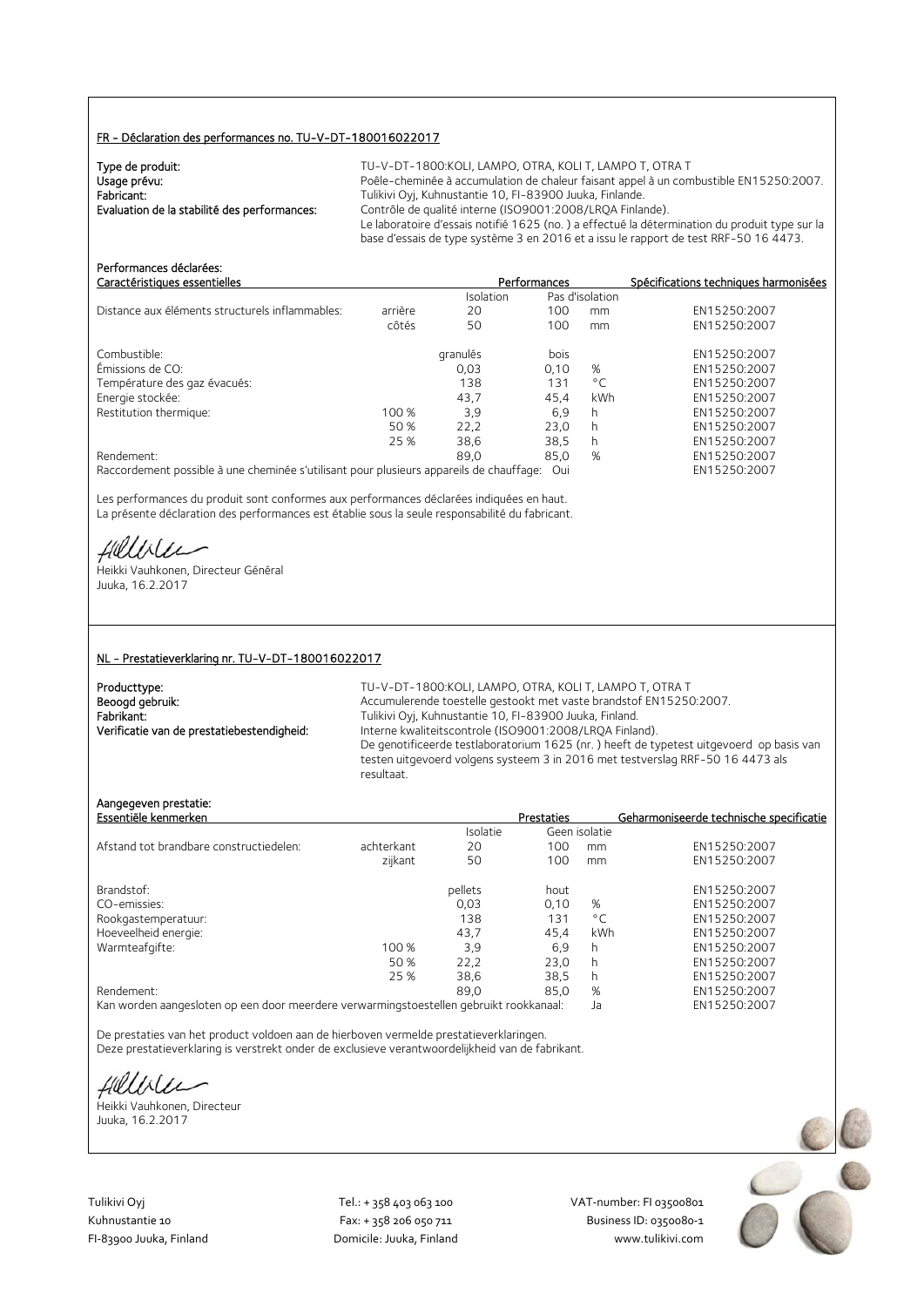# IT - Dichiarazione di prestazione nro. TU-V-DT-180016022017

| Prodotto - tipo:                                | TU-V-DT-1800:KOLI. LAMPO. OTRA. KOLI T. LAMPO T. OTRA T                                    |
|-------------------------------------------------|--------------------------------------------------------------------------------------------|
| Uso previsto:                                   | Apparecchi domestici a lento rilascio di calore alimentati a combustibili EN15250:2007.    |
| Fabbricante:                                    | Tulikivi Oyj, Kuhnustantie 10, FI-83900 Juuka, Finlandia.                                  |
| Verificazione della costanza della prestazione: | Controllo di qualità interno (ISO9001:2008/LROA Finlandia).                                |
|                                                 | L'organismo notificato 1625 (nro.) ha effettuato le prove di tipo secondo il sistema 3 nel |
|                                                 | 2016 e ha rilasciato la seguente rapporto di prova: RRF-50 16 4473.                        |

| Prestazione dichiarata:<br>Caratteristiche essenziali                                           |       |            | Prestazione |                   | Documento di riferimento |
|-------------------------------------------------------------------------------------------------|-------|------------|-------------|-------------------|--------------------------|
|                                                                                                 |       | Isolamento |             | Nessun isolamento |                          |
| Distanza dei materiali infiammabili:                                                            | retro | 20         | 100         | mm                | EN15250:2007             |
|                                                                                                 | lato  | 50         | 100         | mm                | EN15250:2007             |
| Combustibile:                                                                                   |       | pellets    | legna       |                   | EN15250:2007             |
| Emissioni CO:                                                                                   |       | 0.03       | 0.10        | %                 | EN15250:2007             |
| Temperatura dei gas in uscita:                                                                  |       | 138        | 131         | $\circ$ C         | EN15250:2007             |
| Energia accumulata:                                                                             |       | 43,7       | 45,4        | kWh               | EN15250:2007             |
| Rilascio del calore:                                                                            | 100%  | 3.9        | 6.9         | h                 | EN15250:2007             |
|                                                                                                 | 50%   | 22.2       | 23,0        | h                 | EN15250:2007             |
|                                                                                                 | 25%   | 38,6       | 38.5        | h.                | EN15250:2007             |
| Rendimento:                                                                                     |       | 89.0       | 85.0        | %                 | EN15250:2007             |
| Adatta per essere collegata a una canna fumaria utilizzata da vari apparecchi di riscaldamento: |       |            |             | Si                | EN15250:2007             |

La prestazione del prodotto conforme alla prestazione dichiarata sopra. Si rilascia la presente dichiarazione di prestazione sotto la responsabilità esclusiva del fabbricante.

Hillble

Heikki Vauhkonen, Direttore Juuka, 16.2.2017

#### ET - Toimivusdeklaratsioon nr. TU-V-DT-180016022017

| Tootetüüp:                                | TU-V-DT-1800:KOLI. LAMPO. OTRA. KOLI T. LAMPO T. OTRA T                                                                                          |
|-------------------------------------------|--------------------------------------------------------------------------------------------------------------------------------------------------|
| Ettenähtud kasutusotstarve:               | Tahke kütusega köetav soojustsalvestav küttekolle EN15250:2007.                                                                                  |
| Tootja:                                   | Tulikivi Oyj, Kuhnustantie 10, FI-83900 Juuka, Soome.                                                                                            |
| Toimivuse püsivuse kontrollimise süsteem: | Sisemine kvaliteedikontroll (ISO9001:2008/LROA Soome).                                                                                           |
|                                           | Teavitatud asutus 1625 (nr.) on juhatanud tüübihindamine pärast süsteemi 3 aastal 2016<br>a on välja andnud järgmise testraporti RRF-50 16 4473. |

# Deklareeritud toimivus:

| Deklareeritud toimivus:<br>Põhiomadused                        |        |                | <b>Toimivus</b> |              | Ühtlustatud tehniline kirjeldus |
|----------------------------------------------------------------|--------|----------------|-----------------|--------------|---------------------------------|
|                                                                |        | Isolatsiooniga | Isolatsioonita  |              |                                 |
| Kaugus põlevast materjalist konstruktsioonidest:               | taga   | 20             | 100             | mm           | EN15250:2007                    |
|                                                                | kõrval | 50             | 100             | mm           | EN15250:2007                    |
| Kütus:                                                         |        | puidugraanulid | puu             |              | EN15250:2007                    |
| Põlemissaaduste CO sisaldus:                                   |        | 0.03           | 0.10            | %            | EN15250:2007                    |
| Väljuva gaasi temperatuur:                                     |        | 138            | 131             | $^{\circ}$ C | EN15250:2007                    |
| Salvestatud energiahulk:                                       |        | 43,7           | 45.4            | kWh          | EN15250:2007                    |
| Soojuse eraldumine:                                            | 100%   | 3,9            | 6,9             | h            | EN15250:2007                    |
|                                                                | 50%    | 22,2           | 23,0            | h            | EN15250:2007                    |
|                                                                | 25%    | 38,6           | 38,5            | h            | EN15250:2007                    |
| Kasutegur:                                                     |        | 89.0           | 85,0            | %            | EN15250:2007                    |
| A 1980 - I Carl Band Band II Children and the Children Band Co |        |                |                 |              | <b>FULLEDED DOOT</b>            |

Sobib ühendamiseks mitme küttekolde poolt kasutatava korstnalõõriga: Ja EN15250:2007

Toote toimivus on kooskõlas ülalosutatud deklareeritud toimivusega. Käesolev toimivusdeklaratsioon on välja antud tootja ainuvastutusel.

fillblu

Heikki Vauhkonen, Tegevdirektor Juuka, 16.2.2017

Tulikivi Oyj Tel.: + 358 403 063 100 VAT‐number: FI 03500801

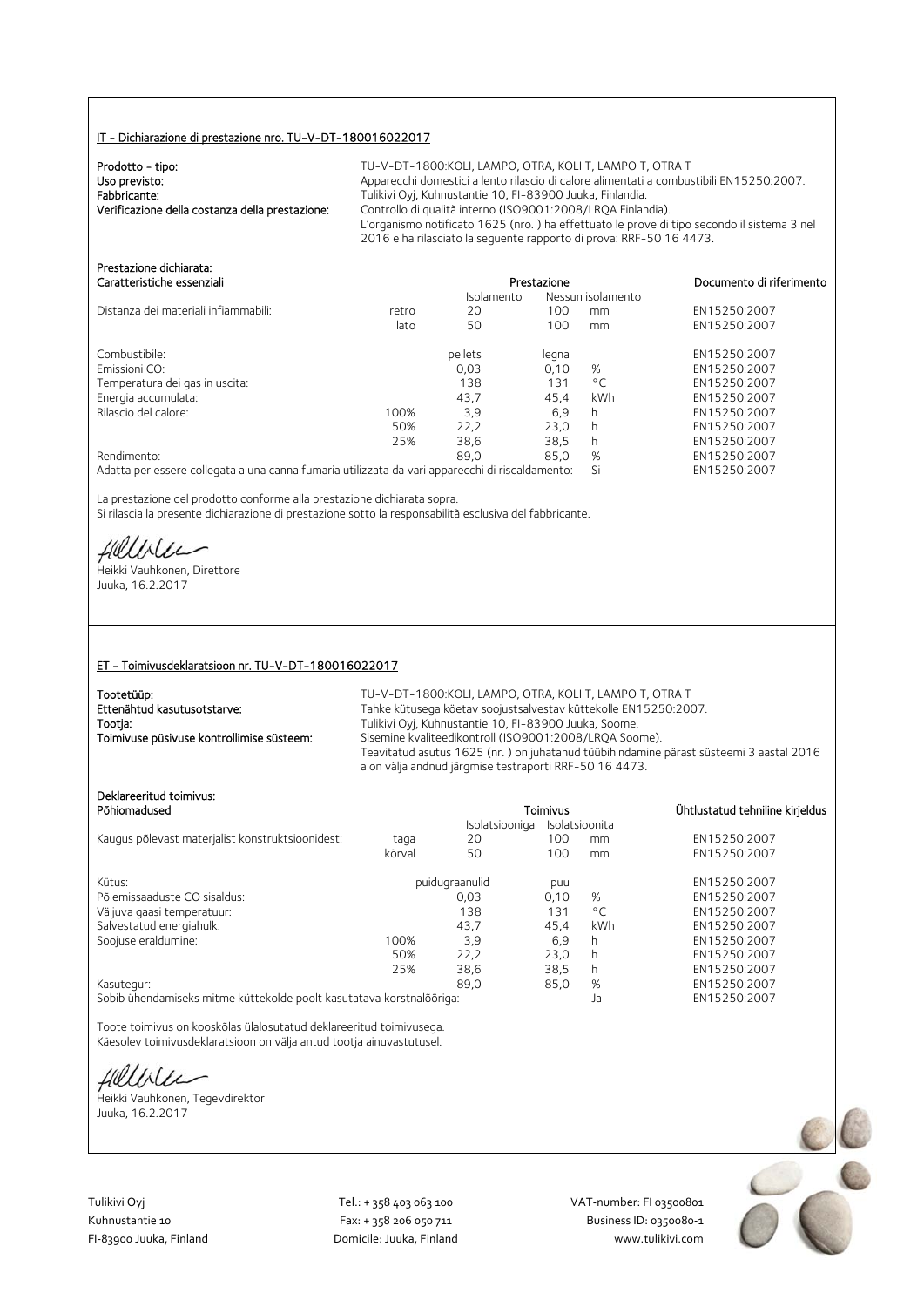#### LT - Eksploatacini**ų** savybi**ų** deklaracij**ą** nr. TU-V-DT-180016022017

| Produkto tipas:                                   | TU-V-DT-1800:KOLI, LAMPO, OTRA, KOLI T, LAMPO T, OTRA T                                    |
|---------------------------------------------------|--------------------------------------------------------------------------------------------|
| Paskirtis:                                        | Lėtai šilumą išskiriantys kietuoju kuru kūrenami buitiniai šildytuvai EN15250:2007.        |
| Gamintojas:                                       | Tulikivi Oyj, Kuhnustantie 10, FI-83900 Juuka, Suomija.                                    |
| Nuolatinis eksploatacinių savybių sertifikavimas: | Vidaus kokybės kontrolės (ISO9001:2008/LROA Suomija).                                      |
|                                                   | Notifikuotoji sertifikavimo įstaiga 1625 (nr.) atliko testą pagal sistemą 3 metais 2016 ir |
|                                                   | išdavė sertifikata RRF-50 16 4473.                                                         |

# Deklaruojamos eksploatacin**ė**s savyb**ė**s:

|                                                       |                      | Su izoliacija |        | Be izoliacijos |              |
|-------------------------------------------------------|----------------------|---------------|--------|----------------|--------------|
| Atstumas iki degiųjų medžiagų:                        | nuo galinės sienelės | 20            | 100    | mm             | EN15250:2007 |
|                                                       | iš šono              | 50            | 100    | mm             | EN15250:2007 |
| Kuro rūšis:                                           |                      | granulÚs      | malkos |                | EN15250:2007 |
| Emisija CO:                                           |                      | 0,03          | 0.10   | %              | EN15250:2007 |
| Išmetamų dujų į dūmtraukį temperatūra:                |                      | 138           | 131    | $^{\circ}$ C   | EN15250:2007 |
| Kaupiamoji energija:                                  |                      | 43,7          | 45.4   | kWh            | EN15250:2007 |
| Šildymo galingumas:                                   | 100 %                | 3,9           | 6.9    | h              | EN15250:2007 |
|                                                       | 50 %                 | 22,2          | 23.0   | h              | EN15250:2007 |
|                                                       | 25 %                 | 38,6          | 38.5   | h              | EN15250:2007 |
| Naudingumo koeficientas:                              |                      | 89,0          | 85,0   | %              | EN15250:2007 |
| Keletos krosnių pajungimas į vieną dūmtraukį-galimas: |                      |               |        | Taip           | EN15250:2007 |

Produkto eksploatacinės savybės atitinka deklaruotas eksploatacines savybes. Ši eksploatacinių savybių deklaracija išduota tik nurodyto gamintojo atsakomybe.

fillblu

Heikki Vauhkonen, Generalinis Direktorius Juuka, 16.2.2017

### LV – Veiktsp**ē**jas deklar**ā**cija nr. TU-V-DT-180016022017

| Produkta veids:                | TH-  |
|--------------------------------|------|
| l Lietošanas veids:            | Cie  |
| Ražotāis:                      | Tuli |
| Veiktspējas snieguma pārbaude: | leks |
|                                | n    |

V-DT-1800:KOLI, LAMPO, OTRA, KOLI T, LAMPO T, OTRA T tā kurināmā sildiekārtas ar lēnu siltumatdevi EN15250:2007. ikivi Oyj, Kuhnustantie 10, FI-83900 Juuka, Somija. Veiktsp**ē**jas snieguma p**ā**rbaude: Iekšēja kvalitātes pārbaude (ISO9001:2008/LRQA Somija). Paziņotā (notificētā) institūcija 1625 (nr. ) veica produkta tipa noteikšanu balstoties uz produkta 3. sistēmas tipa testiem 2016 gadā un tika izdots testēšanas pārskats RRF-50 16 4473.

Svarbiausios charakteristikos Eksploatacin**ė**s savyb**ė**s Darnioji technin**ė** specifikacija

## Tehniskie r**ā**d**ī**t**ā**ji:

| Galvenie veiktspējas rādītāji                            |               |          | Veiktspēja                | Kopējā tehniskā specifkācija |              |
|----------------------------------------------------------|---------------|----------|---------------------------|------------------------------|--------------|
|                                                          |               |          | Izolúcija<br>Nõ izolúcija |                              |              |
| Attālums līdz degošiem materiāliem:                      | no aizmugures | 20       | 100                       | mm                           | EN15250:2007 |
|                                                          | no sāniem     | 50       | 100                       | mm                           | EN15250:2007 |
| Kurināmā veidi:                                          |               | granulas | malkas pagales            |                              | EN15250:2007 |
| CO emisija:                                              |               | 0,03     | 0.10                      | %                            | EN15250:2007 |
| Izplūdes gāzu temperatūra:                               |               | 138      | 131                       | $^{\circ}$ C                 | EN15250:2007 |
| Energoietilpība:                                         |               | 43,7     | 45,4                      | kWh                          | EN15250:2007 |
| Siltuma jauda:                                           | 100 %         | 3.9      | 6,9                       | h                            | EN15250:2007 |
|                                                          | 50 %          | 22,2     | 23.0                      | h                            | EN15250:2007 |
|                                                          | 25 %          | 38,6     | 38,5                      | h                            | EN15250:2007 |
| Lietderības koeficients:                                 |               | 89,0     | 85,0                      | %                            | EN15250:2007 |
| Ir iespēja pievienot vairākus kamīnus pie viena dūmvada: |               |          |                           | Jā                           | EN15250:2007 |

Produkta veiktspēja atbilst augstāk minētajiem rādītājiem. Par šīs veiktspējas deklarācijas izsniegšanu pilnībā atbild ražotājs.

Hillble

Heikki Vauhkonen, Ģenerāldirektors Juuka, 16.2.2017

Tulikivi Oyj Tel.: + 358 403 063 100 VAT‐number: FI 03500801

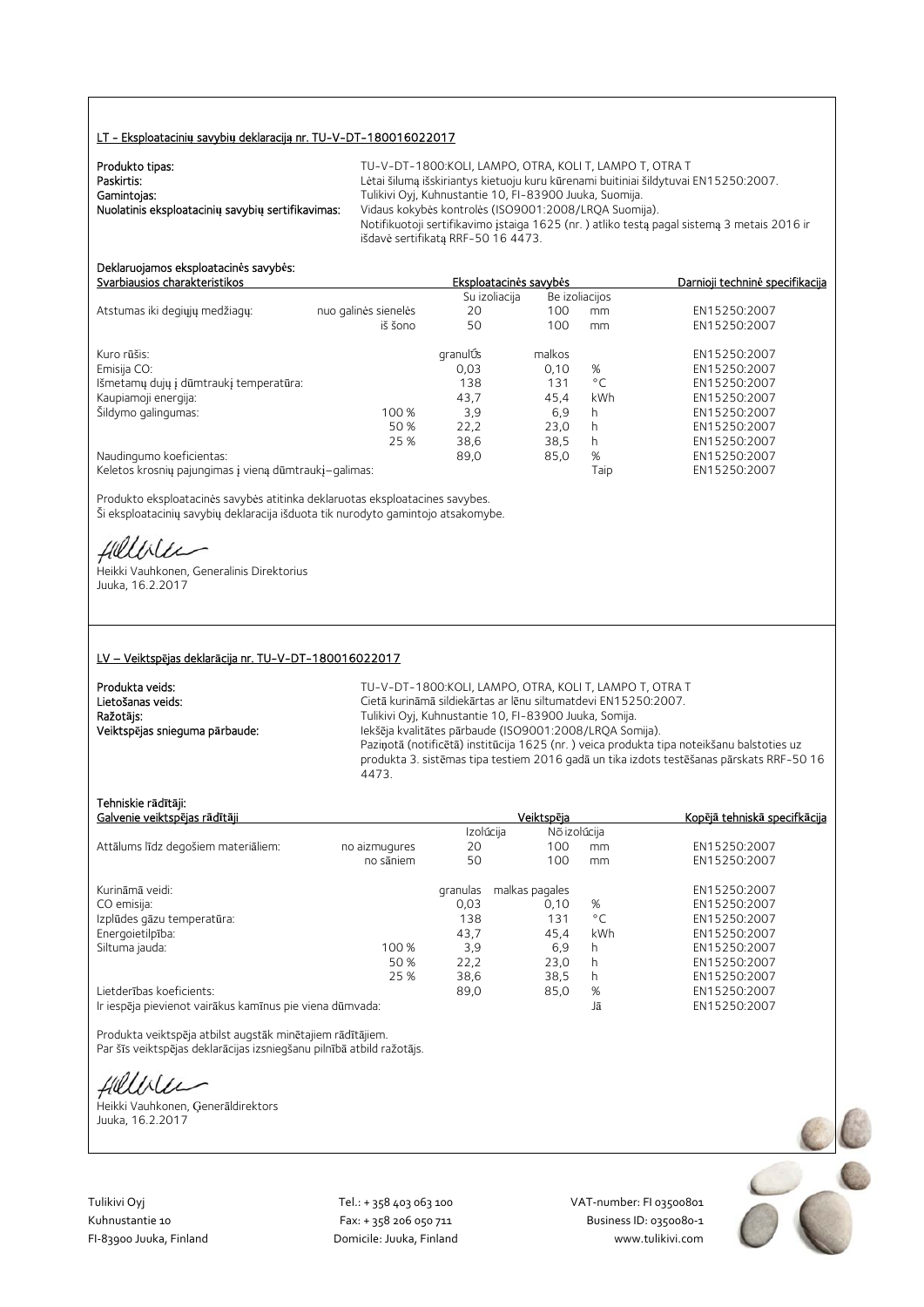### SI - Izjava o zmogljivosti nr. TU-V-DT-180016022017

TU-V-DT-1800: KOLI, LAMPO, OTRA, KOLI T, LAMPO T, OTRA T Naprave na trdna goriva, ki počasi oddajajo toploto EN15250:2007. Tulikivi Oyj, Kuhnustantie 10, FI-83900 Juuka, Finska. Notranji nadzor kakovosti (ISO9001:2008/LRQA Finska). Pooblaščen laboratorij 1625 (nr. ) je na podlagi preizkušanja tipa po sistemu 3 v letu 2016 izvedel in izdal potrdilo o preizkusu RRF-50 16 4473.

Bistvene zna**č**ilnosti U**č**inkovitost Usklajena tehni**č**na specifikacija

| Izjava učinkovitosti |  |
|----------------------|--|
| Bistvene značilnosti |  |
|                      |  |

|                                                |            | Izolacije   | Ni izolacije |              |              |
|------------------------------------------------|------------|-------------|--------------|--------------|--------------|
| Odmik od vnetljivih materialov:                | zadaj      | 20          | 100          | mm           | EN15250:2007 |
|                                                | ob straneh | 50          | 100          | mm           | EN15250:2007 |
| Vrsta goriva:                                  |            | Isni peleti | les          |              | EN15250:2007 |
| Emisija CO:                                    |            | 0,03        | 0.10         | %            | EN15250:2007 |
| Temperatura plinov:                            |            | 138         | 131          | $^{\circ}$ C | EN15250:2007 |
| Akumulirana toplota:                           |            | 43.7        | 45.4         | kWh          | EN15250:2007 |
| Oddana toplotna moč:                           | 100 %      | 3,9         | 6,9          | h            | EN15250:2007 |
|                                                | 50 %       | 22,2        | 23.0         | h            | EN15250:2007 |
|                                                | 25 %       | 38,6        | 38,5         | h            | EN15250:2007 |
| Izkoristek:                                    |            | 89,0        | 85,0         | %            | EN15250:2007 |
| Možen priklop več kaminov na skupno dimno cev: |            |             |              | Da           | EN15250:2007 |

Delovanje izdelka je v skladu z zgoraj navedenimi lastnostmi. Izjava o zmogljivosti je izdana na odgovornost proizvajalca.

Hillbler

Heikki Vauhkonen, Managing Director Juuka, 16.2.2017

#### SK - Deklarácia výkonu nr. TU-V-DT-180016022017

| Tvp produktu:                 | TU-V-DT-1800:KOLI, LAMPO, OTRA, KOLI T, LAMPO T, OTRA T                                                                                                           |
|-------------------------------|-------------------------------------------------------------------------------------------------------------------------------------------------------------------|
| Použitie:                     | Spotrebiče pomaly uvoľňujúce teplo spaľujúce tuhé palivo EN15250:2007.                                                                                            |
| Výrobca:                      | Tulikivi Oyj, Kuhnustantie 10, FI-83900 Juuka, Fínsko.                                                                                                            |
| Overenie stálosti vlastností: | Interná kontrola kvality (ISO9001:2008/LRQA Fínsko).                                                                                                              |
|                               | Notifikované laboratórium 1625 (nr.) vykonalo určenie typu výrobku na základe skúšky<br>typu podľa systému 3 v roku 2016 a vydalo skúšobnú správu RRF-50 16 4473. |

# Deklarované vlastnosti:

| Základné vlastnosti                |        |           | Výkon        |              | Harmonizovaná technická špecifikácia |
|------------------------------------|--------|-----------|--------------|--------------|--------------------------------------|
|                                    |        | Izolované | Bez izolácie |              |                                      |
| Vzdialenosť od horľavých povrchov: | vzadu  | 20        | 100          | mm           | EN15250:2007                         |
|                                    | z boku | 50        | 100          | mm           | EN15250:2007                         |
| Typy paliva:                       |        | pelety    | drevo        |              | EN15250:2007                         |
| CO emisie:                         |        | 0,03      | 0.10         | %            | EN15250:2007                         |
| Teplota spalín na výstupe:         |        | 138       | 131          | $^{\circ}$ C | EN15250:2007                         |
| Akumulovaná energia:               |        | 43,7      | 45,4         | kWh          | EN15250:2007                         |
| Dĺžka tepelného výkonu:            | 100 %  | 3.9       | 6,9          | h            | EN15250:2007                         |
|                                    | 50 %   | 22.2      | 23.0         | h            | EN15250:2007                         |
|                                    | 25 %   | 38.6      | 38,5         | h            | EN15250:2007                         |
| Účinnosť:                          |        | 89,0      | 85,0         | %            | EN15250:2007                         |
|                                    |        |           |              |              | $T$ MAC $2C$ $2C$                    |

Možnosť pripojenia viacerých spotrebičov na komínové teleso: Áno EN15250:2007

Vlastnosti produktu sú v súlade s vyššie uvedenými vlastnosťami. Toto vyhlásenie o vlastnostiach je vydané s výhradnou zodpovednosťou výrobcu.

fillble

Heikki Vauhkonen, Generálny Riaditeľ Juuka, 16.2.2017